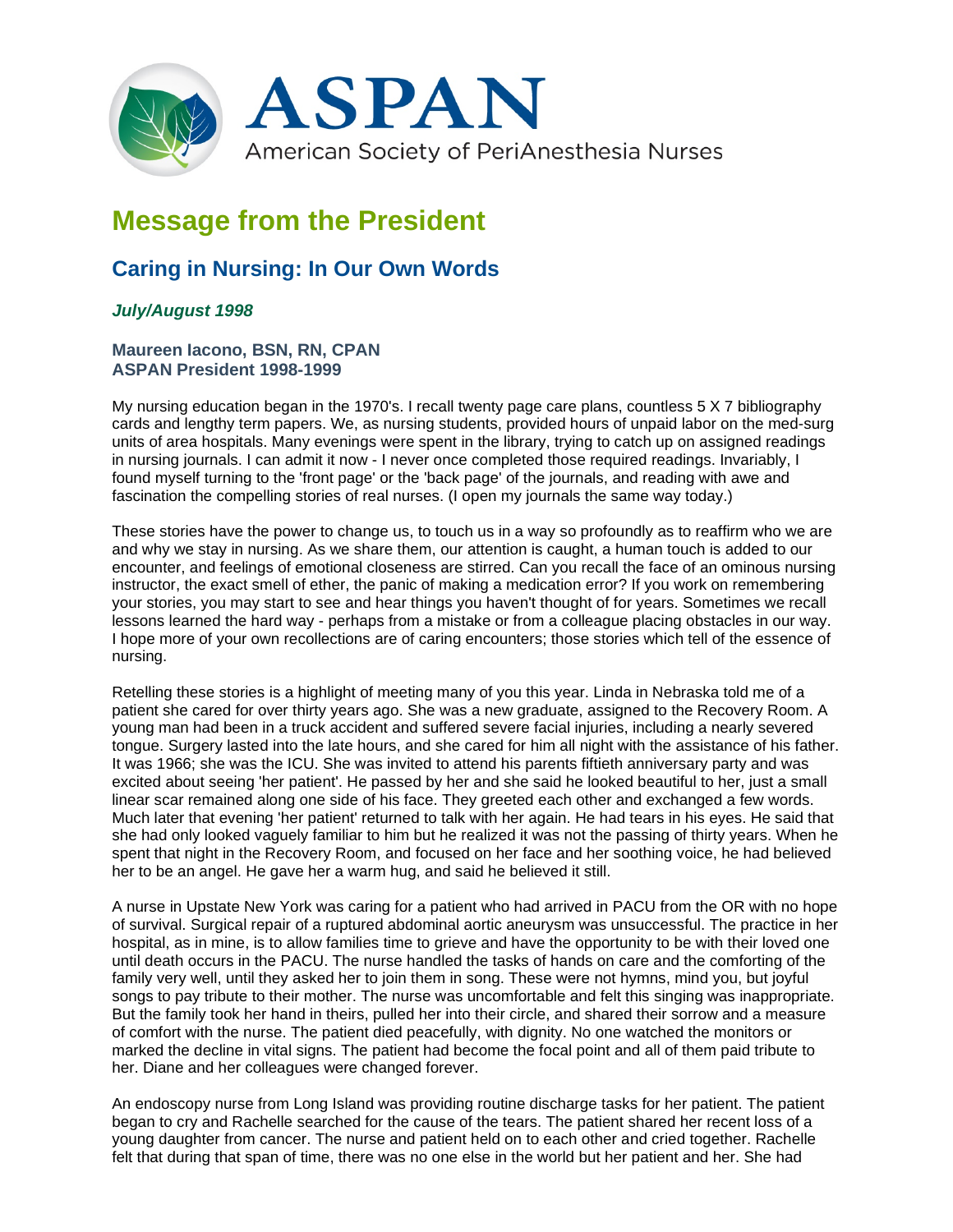never before cried with a patient. A few weeks later, the patient returned to the unit and gave her nurse an angel doll she had made for her.

One evening, a patient arrived in our PACU status post ruptured viscous. His pain management was aggressive, and effective, but his anxiety level remained high. The surgeon wanted to notify a family member of the outcome of surgery, and the patient was adamant that his wife could not be told unless his son was there. The fact was that his wife was also a patient in our hospital. He was most concerned about her 'weak heart', and he didn't want her to find out about his predicament from a surgeon. The son was at his high school reunion, and although the nurses repeatedly tried to phone him, no one answered. One of the OR nurses called her husband who worked in the sheriff's department. The patient's son was found, and given a full police escort to the hospital. (Imagine his surprise!) The nurses went the extra mile to help meet this patient's needs. A number of years ago, my friend and OR colleague, Elaine, was the relief circulating nurse in the Open Heart Room. She entered the OR room and assumed her duties. While the cardiac surgeons were working, the vascular surgeon was performing a carotid endarterectomy. Elaine noted that the drapes were tunneling blood right down the leg of the vascular surgeon; his sock and clog were saturated. She quietly spoke to the surgeon, replaced the sterile towel, rolled up the leg of his scrubs, removed his sock and clog, cleansed his leg, and placed a dry towel under his foot. As she was washing his sock and clog in the scrub sink, she heard a commotion outside the door. There was a crowd of OR staff who were highly entertained by her behavior. They have never allowed her to forget this scenario, and the telling and retelling are enhanced each year. It is now the practice of the OR charge nurse to page Mary Magdalene to the front desk each year on Holy Thursday, and the staff are all refreshed with the story. But Elaine took care of her colleague, the surgeon, simply because she believed it was the right thing to do.

B. Lynn Drury, a certified perianesthesia nurse from Maryland, was recently chosen as Washington, DC/Baltimore Metro area finalist for the 'Nursing Spectrum' Nurse of the Year Award. She received this news while attending ASPAN's National Conference in Philadelphia, PA. The Spectrum advisory board chooses one individual whose practice, compassion and leadership have been exemplary and distinctive. Lynn said, "All nurses are nurse of the year. I feel I represent all of the hard-working professionals who love nursing. Each of us is unique, and we bring different talents to the profession." She was also quoted as saying: "The most important qualification I possess is that of a caring spirit. What other profession allows a look into the soul of another? What other profession sees the full range of human emotion, from the joy of a new life, to the agony of a traumatic death?

Lynn shares this story. One rainy evening, she admitted a 39 year old post op multiple trauma patient - a cyclist who had been hit by a car on the way home from work. The injuries were severe and ultimately fatal. Lynn spoke outside the PACU to his wife and father, and prepared them for the shock of seeing the patient for the first time. "The wife searched and searched over the patient, looking for some sign of the husband she had last seen. She would stretch out her hand to touch, but would then pull back. I took her around to the left side of the patient. His left arm and hand were uninjured. I pushed the siderail down and gently placed the wife's hand on her husband's." Some time later, Lynn received a note from this widow, thanking her for her understanding and compassion.

One recent morning, I placed a phone call to ASPAN's president elect, Myrna Mamaril. My call was answered quite late in the evening, and Myrna was still in the hospital. A patient was in her PACU all day with multiple complications, and Myrna had stayed with her staff, offering them help and support while caring for the patient's family.

Joy from Wisconsin told me about a toddler who had been admitted through the ER one night with a terrible personal story. He was severely abused, with new and old fractures. While he recovered in PACU with casts drying and pins protruding from his surgical sites, his surgeon visited both patient and nurses. Providing care for the child was emotional for the entire team. The surgeon couldn't keep away from the bedside, and finally wrote an interesting order. He clearly indicted that besides the post op care required by this patient, he was to have one extra nurse assigned to him twenty-four hours a day, to hug, hold and sing to him. He shared in this work, and in the next few weeks, found his bond was growing into a love for the child. He and his wife have custody of this little boy, and he is in the loving environment of their home, with some older children who assist with the caring.

Like many of you, I have worked in the same hospital for over twenty years. When a nursing colleague dies, we plan a memorial service in the hospital chapel a few weeks after the funeral. The employee's family is invited to come, and after prayers and some brief eulogies are completed, we have a practice which I believe promotes caring and helps us to begin to have closure. An empty vase is placed on a